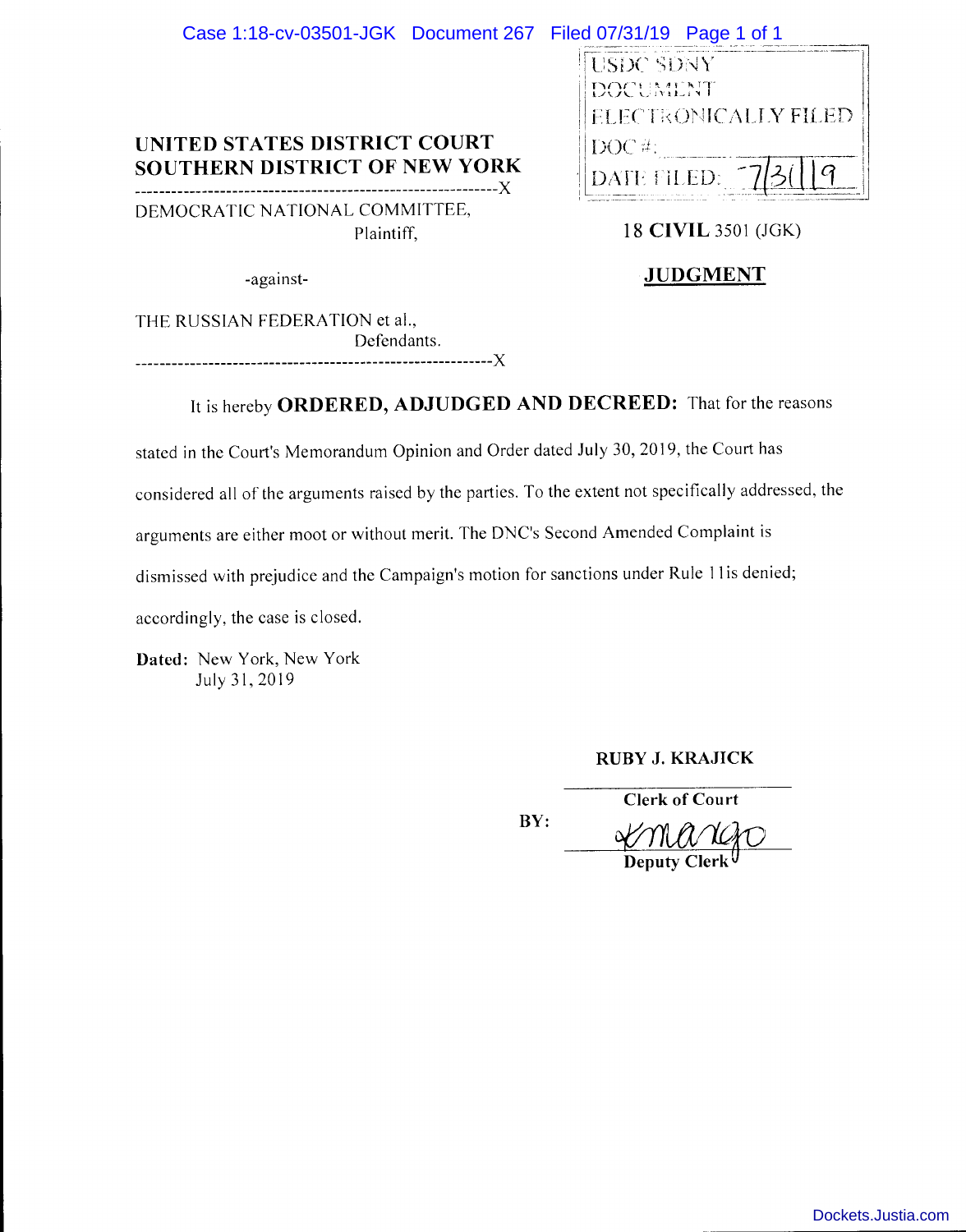

**United States District Court Southern District of New York** 

Ruby J. Krajick *Clerk of Court*

Dear Litigant:

Enclosed is a copy of the judgment entered in your case. If you disagree with a judgment or final order of the district court, you may appeal to the United States Court of Appeals for the Second Circuit. To start this process, file a "Notice of Appeal" with this Court's Pro Se Intake Unit.

You must file your notice of appeal in this Court within 30 days after the judgment or order that you wish to appeal is entered on the Court's docket, or, if the United States or its officer or agency is a party, within 60 days after entry of the judgment or order. If you are unable to file your notice of appeal within the required time, you may make a motion for extension of time, but you must do so within 60 days from the date of entry of the judgment, or within 90 days if the United States or its officer or agency is a party, and you must show excusable neglect or good cause for your inability to file the notice of appeal by the deadline.

Please note that the notice of appeal is a *one-page* document containing your name, a description of the final order or judgment (or part thereof) being appealed, and the name of the court to which the appeal is taken (the Second Circuit) – *it does not* include your reasons or grounds for the appeal. Once your appeal is processed by the district court, your notice of appeal will be sent to the Court of Appeals and a Court of Appeals docket number will be assigned to your case. At that point, all further questions regarding your appeal must be directed to that court.

The filing fee for a notice of appeal is \$505 payable in cash, by bank check, certified check, or money order, to "Clerk of Court, S.D.N.Y." *No personal checks are accepted*. If you are unable to pay the \$505 filing fee, complete the "Motion to Proceed *in Forma Pauperis* on Appeal" form and submit it with your notice of appeal to the Pro Se Intake Unit. If the district court denies your motion to proceed *in forma pauperis* on appeal, or has certified under 28 U.S.C.  $\S 1915(a)(3)$  that an appeal would not be taken in good faith, you may file a motion in the Court of Appeals for leave to appeal *in forma pauperis*, but you must do so within 30 days after service of the district court order that stated that you could not proceed *in forma pauperis* on appeal.

For additional issues regarding the time for filing a notice of appeal, see Federal Rule of Appellate Procedure 4(a). There are many other steps to beginning and proceeding with your appeal, but they are governed by the rules of the Second Circuit Court of Appeals and the Federal Rules of Appellate Procedure. For more information, visit the Second Circuit Court of Appeals website at **[http://www.ca2.uscourts.gov/.](http://www.ca2.uscourts.gov/)**

**T HE D ANIEL P ATRICK M OYNIHAN U NITED S TATES C OURTHOUSE 500 P EARL S TREET N EW Y ORK , N Y 10007 - 1312**

**T HE C HARLES L . B RIEANT , J R . U NITED S TATES C OURTHOUSE 300 Q UARROPAS S TREET WHITE P LAINS , N Y 10601 - 4150**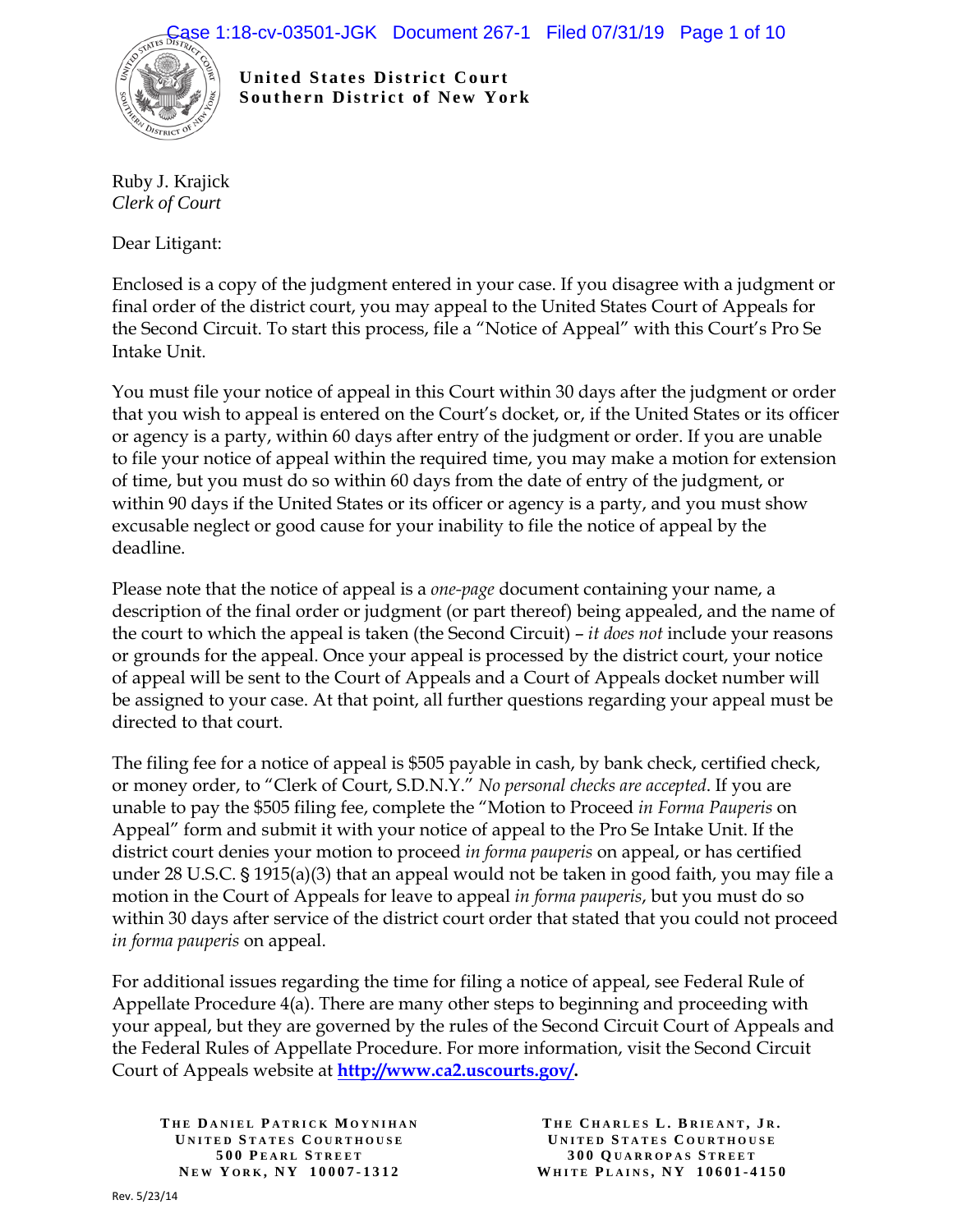| UNITED STATES DISTRICT COURT         |  |
|--------------------------------------|--|
| <b>SOUTHERN DISTRICT OF NEW YORK</b> |  |

| (List the full name(s) of the plaintiff(s)/petitioner(s).)<br>-against-                           |      |             | $CV$ ( )(<br><b>NOTICE OF APPEAL</b> |                                                     | $\lambda$ |  |
|---------------------------------------------------------------------------------------------------|------|-------------|--------------------------------------|-----------------------------------------------------|-----------|--|
| (List the full name(s) of the defendant(s)/respondent(s).)                                        |      |             |                                      |                                                     |           |  |
| Notice is hereby given that the following parties:                                                |      |             |                                      |                                                     |           |  |
| (list the names of all parties who are filing an appeal)                                          |      |             |                                      |                                                     |           |  |
| in the above-named case appeal to the United States Court of Appeals for the Second Circuit       |      |             |                                      |                                                     |           |  |
| from the<br>$\Box$ judgment $\Box$ order<br>that:                                                 |      | entered on: |                                      | (date that judgment or order was entered on docket) |           |  |
| (If the appeal is from an order, provide a brief description above of the decision in the order.) |      |             |                                      |                                                     |           |  |
| Dated                                                                                             |      |             | Signature                            |                                                     |           |  |
| Name (Last, First, MI)                                                                            |      |             |                                      |                                                     |           |  |
| Address                                                                                           | City |             | State                                |                                                     | Zip Code  |  |
| Telephone Number                                                                                  |      |             |                                      | E-mail Address (if available)                       |           |  |

<span id="page-2-0"></span> <sup>\*</sup> Each party filing the appeal must date and sign the Notice of Appeal and provide his or her mailing address and telephone number, EXCEPT that a signer of a pro se notice of appeal may sign for his or her spouse and minor children if they are parties to the case. Fed. R. App. P. 3(c)(2). Attach additional sheets of paper as necessary.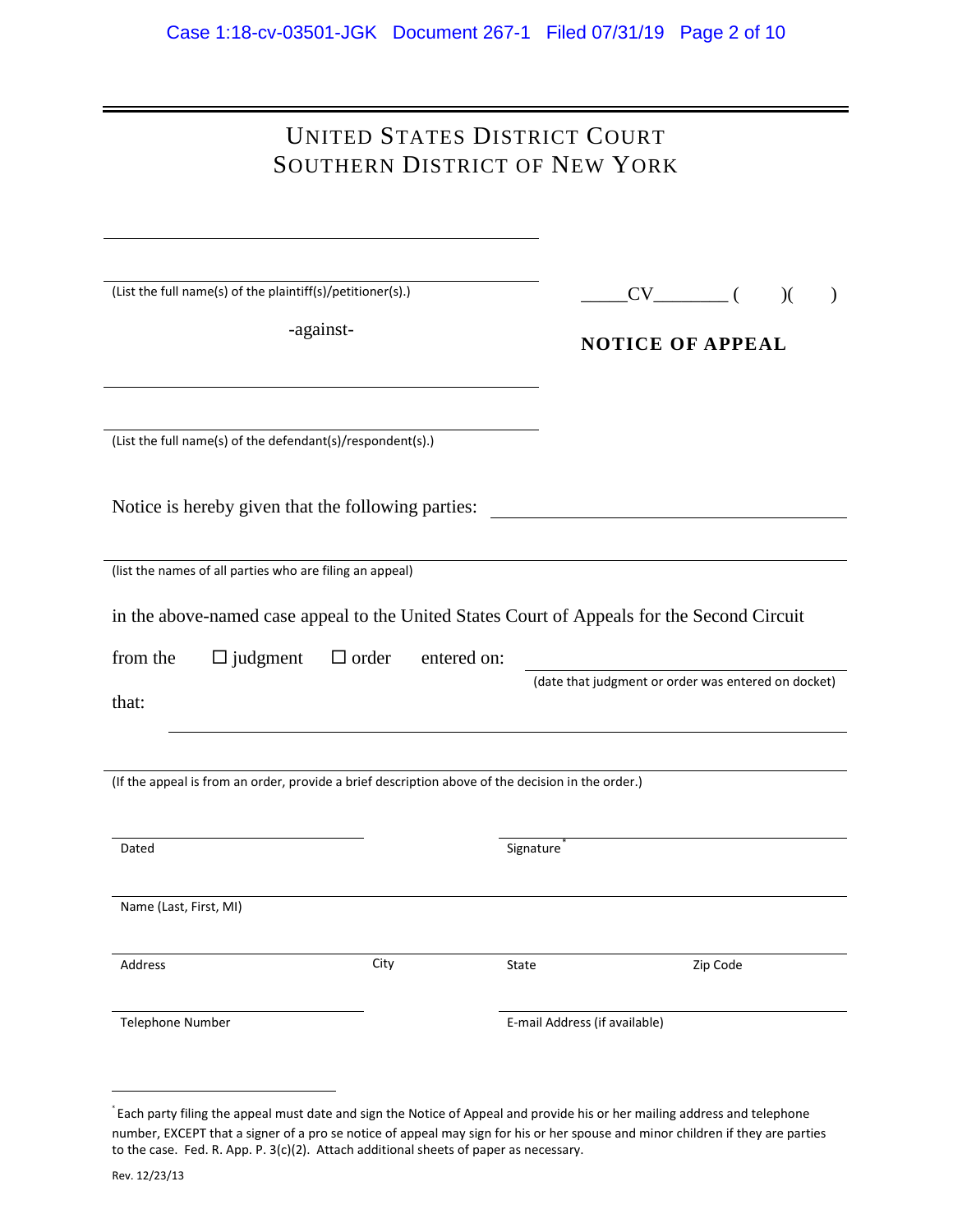## UNITED STATES DISTRICT COURT SOUTHERN DISTRICT OF NEW YORK

|  |  | (List the full name(s) of the plaintiff(s)/petitioner(s).) |
|--|--|------------------------------------------------------------|
|  |  |                                                            |

-against-

**MOTION FOR EXTENSION OF TIME TO FILE NOTICE OF APPEAL**

(List the full name(s) of the defendant(s)/respondent(s).)

| I move under Rule $4(a)(5)$ of the Federal Rules of Appellate Procedure for an extension of time |  |  |
|--------------------------------------------------------------------------------------------------|--|--|
|--------------------------------------------------------------------------------------------------|--|--|

to file a notice of appeal in this action. I would like to appeal the judgment

entered in this action on but did not file a notice of appeal within the required date

time period because:

(Explain here the excusable neglect or good cause that led to your failure to file a timely notice of appeal.)

| State                         | Zip Code          |
|-------------------------------|-------------------|
|                               |                   |
|                               |                   |
|                               |                   |
|                               |                   |
|                               |                   |
| E-mail Address (if available) |                   |
|                               | Signature<br>City |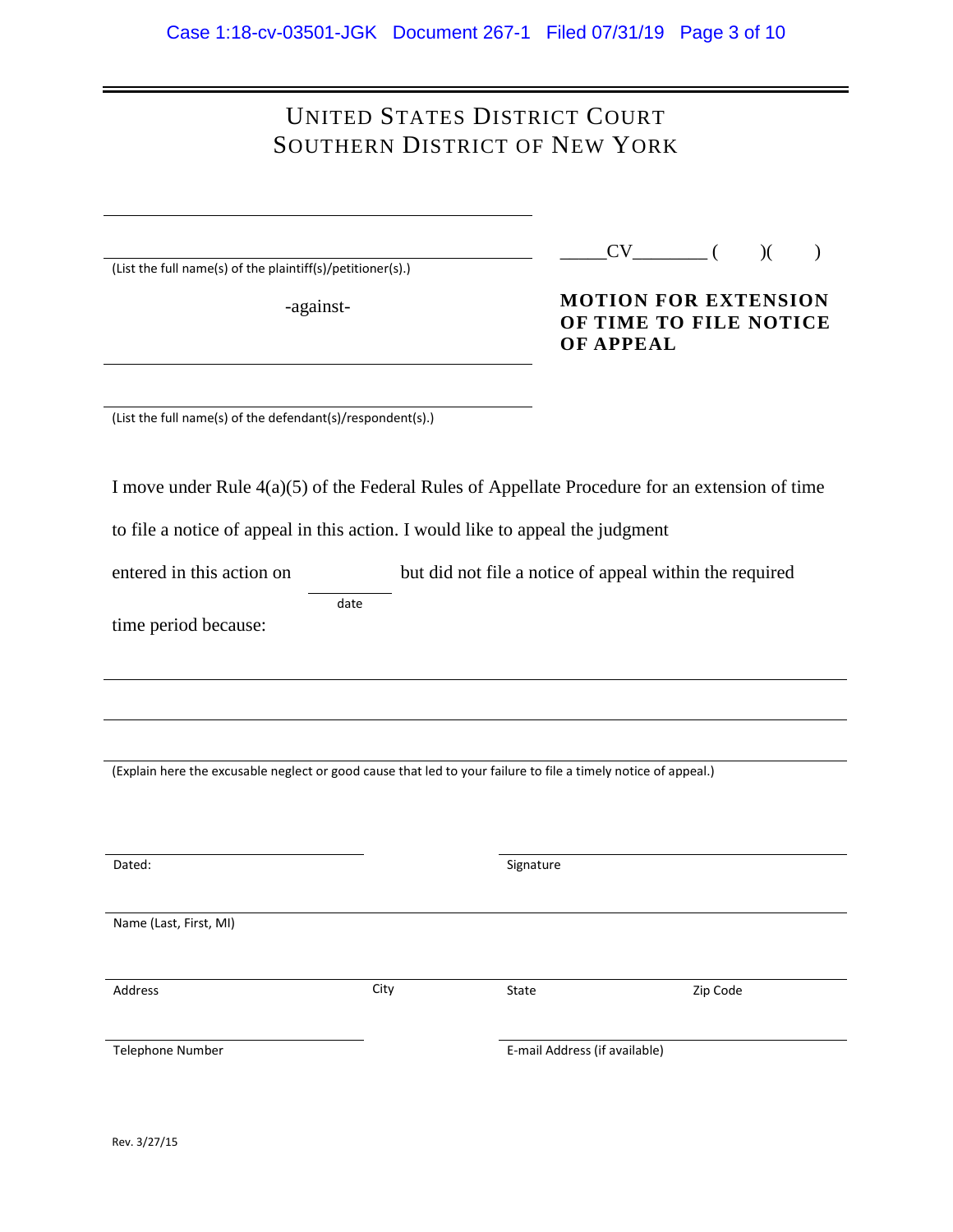# UNITED STATES DISTRICT COURT SOUTHERN DISTRICT OF NEW YORK

(List the full name(s) of the plaintiff(s)/petitioner(s).)

-against-

### **MOTION FOR LEAVE TO PROCEED IN FORMA PAUPERIS ON APPEAL**

(List the full name(s) of the defendant(s)/respondent(s).)

I move under Federal Rule of Appellate Procedure 24(a)(1) for leave to proceed *in forma* 

*pauperis* on appeal. This motion is supported by the attached affidavit.

| Dated                  |      | Signature                     |          |
|------------------------|------|-------------------------------|----------|
| Name (Last, First, MI) |      |                               |          |
| Address                | City | State                         | Zip Code |
| Telephone Number       |      | E-mail Address (if available) |          |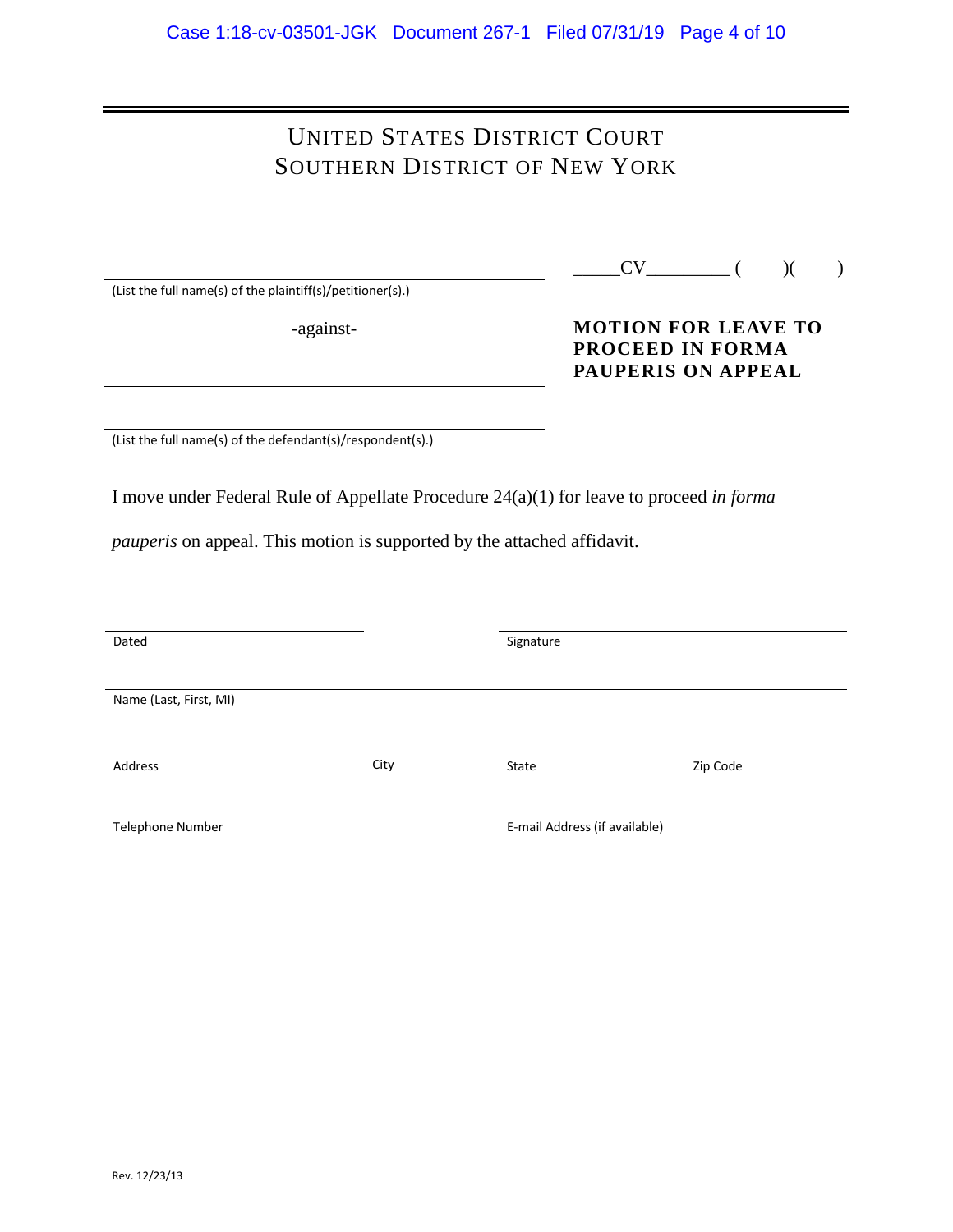#### Case 1:18-cv-03501-JGK Document 267-1 Filed 07/31/19 Page 5 of 10

## **Application to Appeal In Forma Pauperis**

| $\mathbf{V}$ .                                                                                                                                                                                                                                                                                                                                                    |                                                                                                                                                                                                                                                                                                                                                                                                               |
|-------------------------------------------------------------------------------------------------------------------------------------------------------------------------------------------------------------------------------------------------------------------------------------------------------------------------------------------------------------------|---------------------------------------------------------------------------------------------------------------------------------------------------------------------------------------------------------------------------------------------------------------------------------------------------------------------------------------------------------------------------------------------------------------|
|                                                                                                                                                                                                                                                                                                                                                                   | District Court or Agency No.                                                                                                                                                                                                                                                                                                                                                                                  |
| <b>Affidavit in Support of Motion</b>                                                                                                                                                                                                                                                                                                                             | <b>Instructions</b>                                                                                                                                                                                                                                                                                                                                                                                           |
| I swear or affirm under penalty of perjury that,<br>because of my poverty, I cannot prepay the docket<br>fees of my appeal or post a bond for them. I believe<br>I am entitled to redress. I swear or affirm under<br>penalty of perjury under United States laws that my<br>answers on this form are true and correct. (28)<br>U.S.C. § 1746; 18 U.S.C. § 1621.) | Complete all questions in this application and then<br>sign it. Do not leave any blanks: if the answer to a<br>question is "0," "none," or "not applicable $(N/A)$ ,"<br>write that response. If you need more space to answer<br>a question or to explain your answer, attach a separate<br>sheet of paper identified with your name, your case's<br>docket number, and the question number.                 |
|                                                                                                                                                                                                                                                                                                                                                                   | Date: $\frac{1}{\sqrt{1-\frac{1}{2}}\sqrt{1-\frac{1}{2}}\sqrt{1-\frac{1}{2}}\sqrt{1-\frac{1}{2}}\sqrt{1-\frac{1}{2}}\sqrt{1-\frac{1}{2}}\sqrt{1-\frac{1}{2}}\sqrt{1-\frac{1}{2}}\sqrt{1-\frac{1}{2}}\sqrt{1-\frac{1}{2}}\sqrt{1-\frac{1}{2}}\sqrt{1-\frac{1}{2}}\sqrt{1-\frac{1}{2}}\sqrt{1-\frac{1}{2}}\sqrt{1-\frac{1}{2}}\sqrt{1-\frac{1}{2}}\sqrt{1-\frac{1}{2}}\sqrt{1-\frac{1}{2}}\sqrt{1-\frac{1}{2}}$ |

My issues on appeal are: (required):

1. *For both you and your spouse estimate the average amount of money received from each of the following sources during the past 12 months. Adjust any amount that was received weekly, biweekly, quarterly, semiannually, or annually to show the monthly rate. Use gross amounts, that is, amounts before any deductions for taxes or otherwise.* 

| Income source                                        | <b>Average monthly</b><br>amount during the past<br>12 months |               | <b>Amount expected next</b><br>month |               |
|------------------------------------------------------|---------------------------------------------------------------|---------------|--------------------------------------|---------------|
|                                                      | You                                                           | <u>Spouse</u> | You                                  | <u>Spouse</u> |
| Employment                                           | \$                                                            | D             | \$                                   | ۰D            |
| Self-employment                                      |                                                               | ◡             |                                      |               |
| Income from real property (such as<br>rental income) | \$                                                            | Φ             | \$                                   | D             |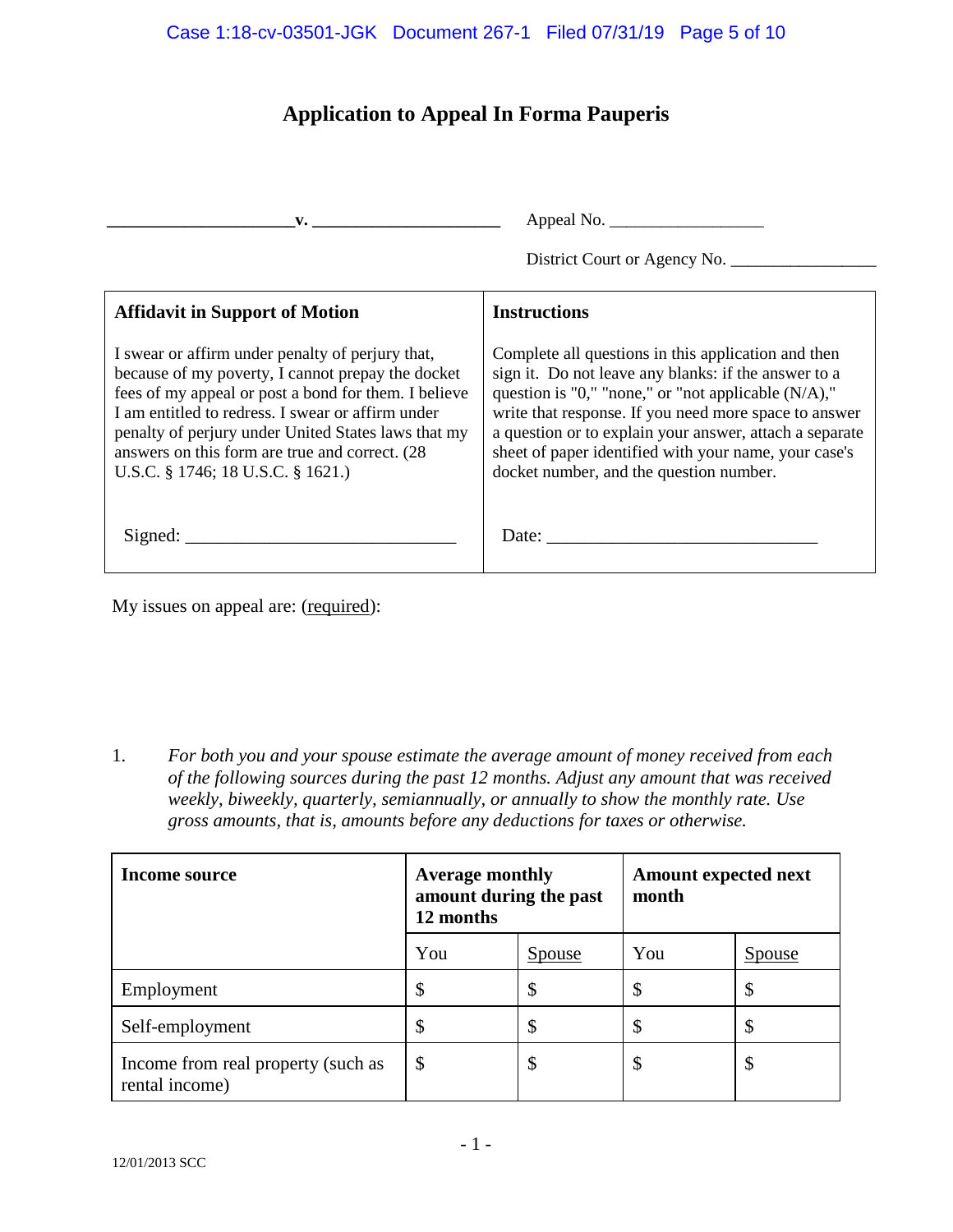### Case 1:18-cv-03501-JGK Document 267-1 Filed 07/31/19 Page 6 of 10

| Interest and dividends                                                  | \$            | \$            | \$  | \$  |
|-------------------------------------------------------------------------|---------------|---------------|-----|-----|
| Gifts                                                                   | \$            | \$            | \$  | \$  |
| Alimony                                                                 | \$            | \$            | \$  | \$  |
| Child support                                                           | \$            | $\mathcal{S}$ | \$  | \$  |
| Retirement (such as social security,<br>pensions, annuities, insurance) | \$            | \$            | \$  | \$  |
| Disability (such as social security,<br>insurance payments)             | \$            | \$            | \$  | \$  |
| Unemployment payments                                                   | \$            | \$            | \$  | \$  |
| Public-assistance (such as welfare)                                     | \$            | \$            | \$  | \$  |
| Other (specify):                                                        | $\mathcal{S}$ | $\mathcal{S}$ | \$  | \$  |
| <b>Total monthly income:</b>                                            | \$0           | \$0           | \$0 | \$0 |

2. *List your employment history for the past two years, most recent employer first. (Gross monthly pay is before taxes or other deductions.)*

| <b>Employer</b> | <b>Address</b> | Dates of<br>employment | Gross<br>monthly pay |
|-----------------|----------------|------------------------|----------------------|
|                 |                |                        | Φ                    |
|                 |                |                        | Φ                    |
|                 |                |                        | Φ                    |

3. *List your spouse's employment history for the past two years, most recent employer first. (Gross monthly pay is before taxes or other deductions.)*

| <b>Employer</b> | <b>Address</b> | Dates of<br>employment | Gross<br>monthly pay |
|-----------------|----------------|------------------------|----------------------|
|                 |                |                        | ∩<br>D               |
|                 |                |                        | ◡                    |
|                 |                |                        | Φ<br>D               |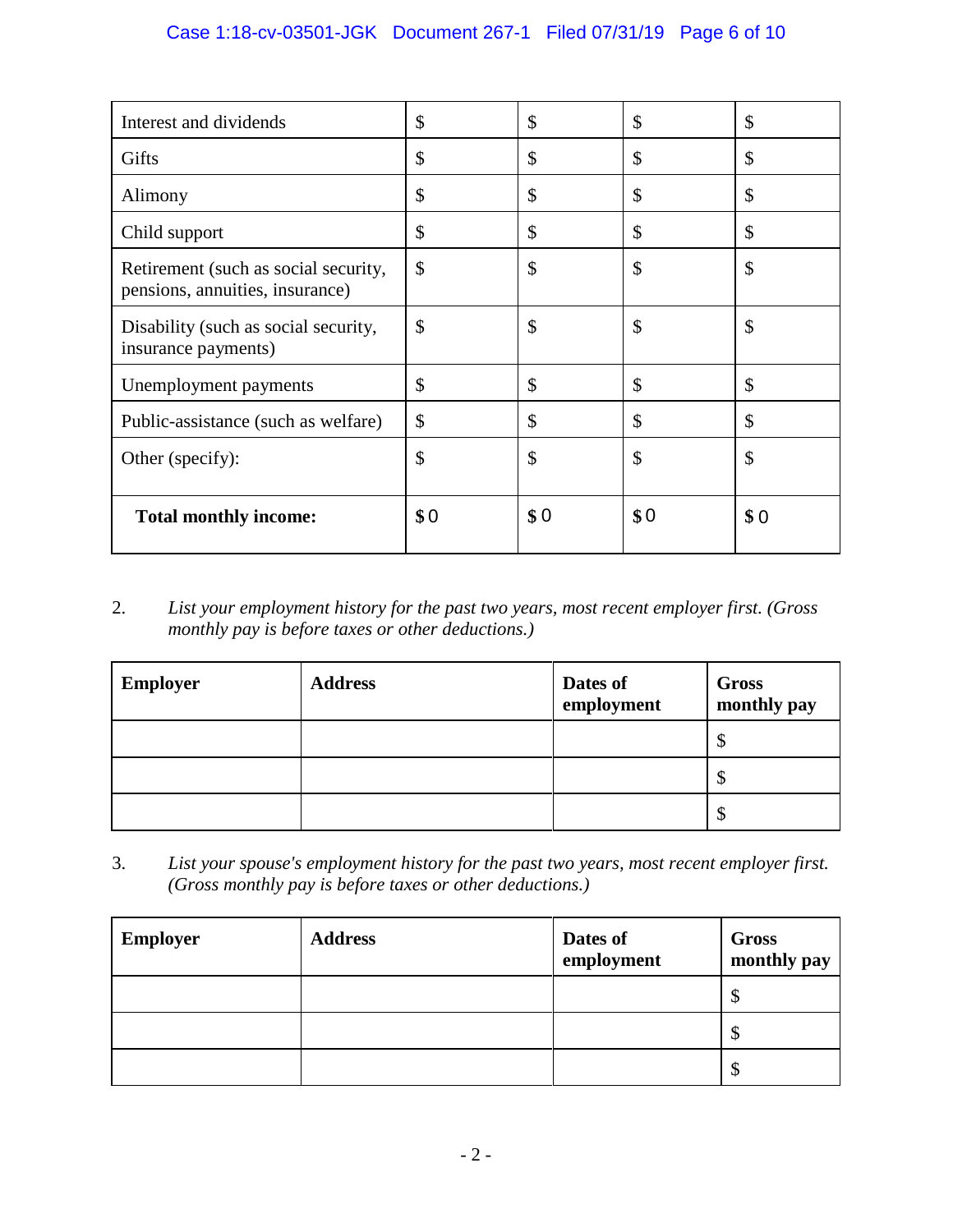4. *How much cash do you and your spouse have? \$\_\_\_\_\_\_\_\_*

*Below, state any money you or your spouse have in bank accounts or in any other financial institution.*

| <b>Financial Institution</b> | <b>Type of Account</b> | <b>Amount you have</b>    | <b>Amount your</b><br>spouse has |
|------------------------------|------------------------|---------------------------|----------------------------------|
|                              |                        | $\boldsymbol{\mathsf{S}}$ |                                  |
|                              |                        | \$                        |                                  |
|                              |                        | \$                        |                                  |

*If you are a prisoner seeking to appeal a judgment in a civil action or proceeding, you must attach a statement certified by the appropriate institutional officer showing all receipts, expenditures, and balances during the last six months in your institutional accounts. If you have multiple accounts, perhaps because you have been in multiple institutions, attach one certified statement of each account.*

5. *List the assets, and their values, which you own or your spouse owns. Do not list clothing and ordinary household furnishings.*

| Home         | Other real estate | Motor vehicle #1 |
|--------------|-------------------|------------------|
| $(Value)$ \$ | $(Value)$ \$      | $(Value)$ \$     |
|              |                   | Make and year:   |
|              |                   | Model:           |
|              |                   | Registration #:  |

| Motor vehicle #2 | <b>Other assets</b> | <b>Other assets</b> |
|------------------|---------------------|---------------------|
| $(Value)$ \$     | (Value) \$          | (Value) \$          |
| Make and year:   |                     |                     |
| Model:           |                     |                     |
| Registration #:  |                     |                     |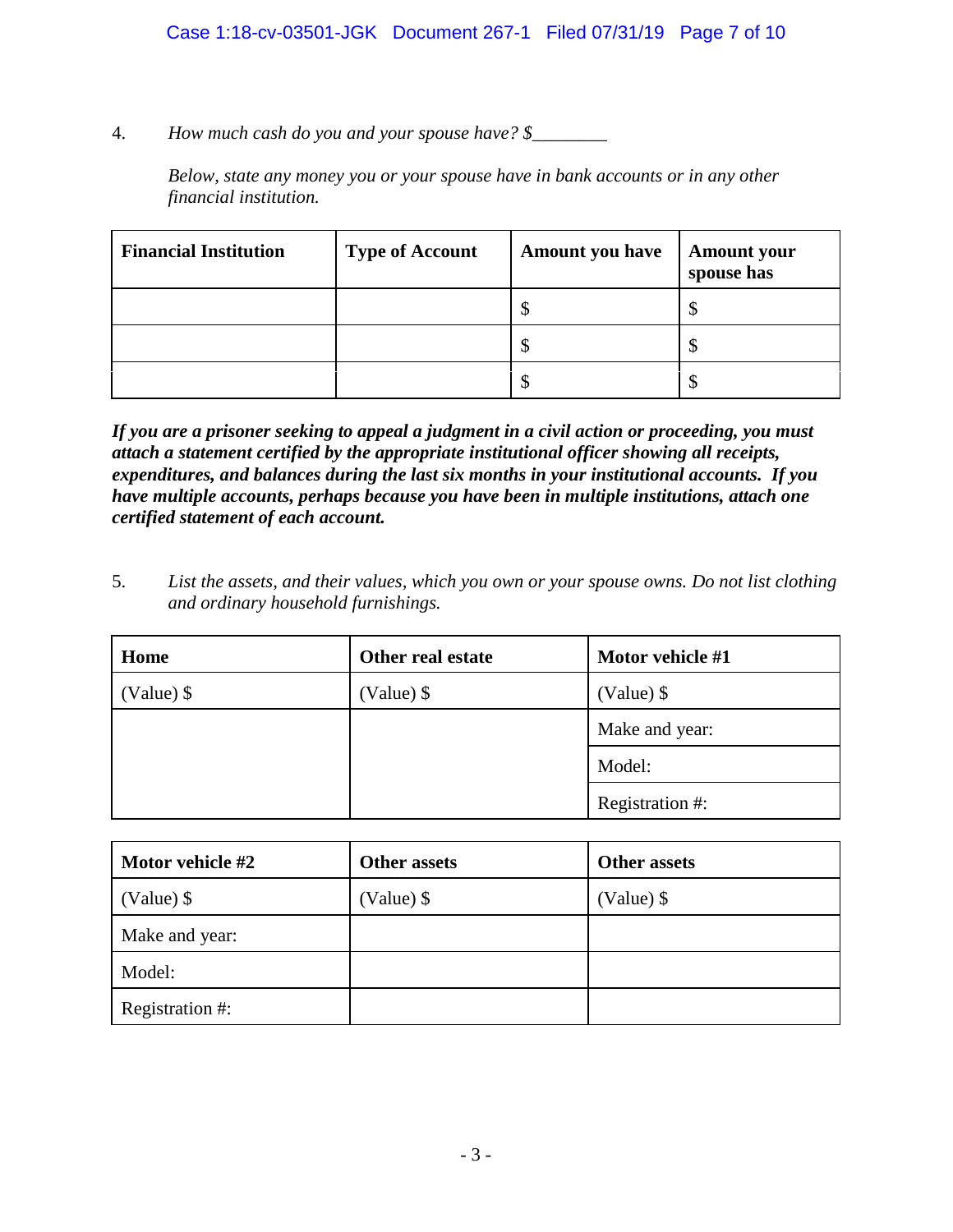### Case 1:18-cv-03501-JGK Document 267-1 Filed 07/31/19 Page 8 of 10

6. *State every person, business, or organization owing you or your spouse money, and the amount owed.*

| Person owing you or your spouse<br>money | Amount owed to you | Amount owed to your<br>spouse |
|------------------------------------------|--------------------|-------------------------------|
|                                          |                    |                               |
|                                          | ۸D                 |                               |
|                                          | ۸D                 |                               |
|                                          |                    |                               |

7. *State the persons who rely on you or your spouse for support.*

| Name [or, if a minor (i.e., underage), initials only] | Relationship | Age |
|-------------------------------------------------------|--------------|-----|
|                                                       |              |     |
|                                                       |              |     |
|                                                       |              |     |

8. *Estimate the average monthly expenses of you and your family. Show separately the amounts paid by your spouse. Adjust any payments that are made weekly, biweekly, quarterly, semiannually, or annually to show the monthly rate.*

|                                                                                                                                                                                                 | You | <b>Your Spouse</b> |
|-------------------------------------------------------------------------------------------------------------------------------------------------------------------------------------------------|-----|--------------------|
| Rent or home-mortgage payment (including lot rented for<br>mobile home)<br>N <sub>o</sub><br>Yes<br>Are real estate taxes included?<br>Is property insurance included?<br>Yes<br>N <sub>0</sub> | \$  | \$                 |
| Utilities (electricity, heating fuel, water, sewer, and telephone)                                                                                                                              | \$  | \$                 |
| Home maintenance (repairs and upkeep)                                                                                                                                                           | \$  | \$                 |
| Food                                                                                                                                                                                            | \$  | \$                 |
| Clothing                                                                                                                                                                                        | \$  | \$                 |
| Laundry and dry-cleaning                                                                                                                                                                        | \$  | \$                 |
| Medical and dental expenses                                                                                                                                                                     | \$  | S                  |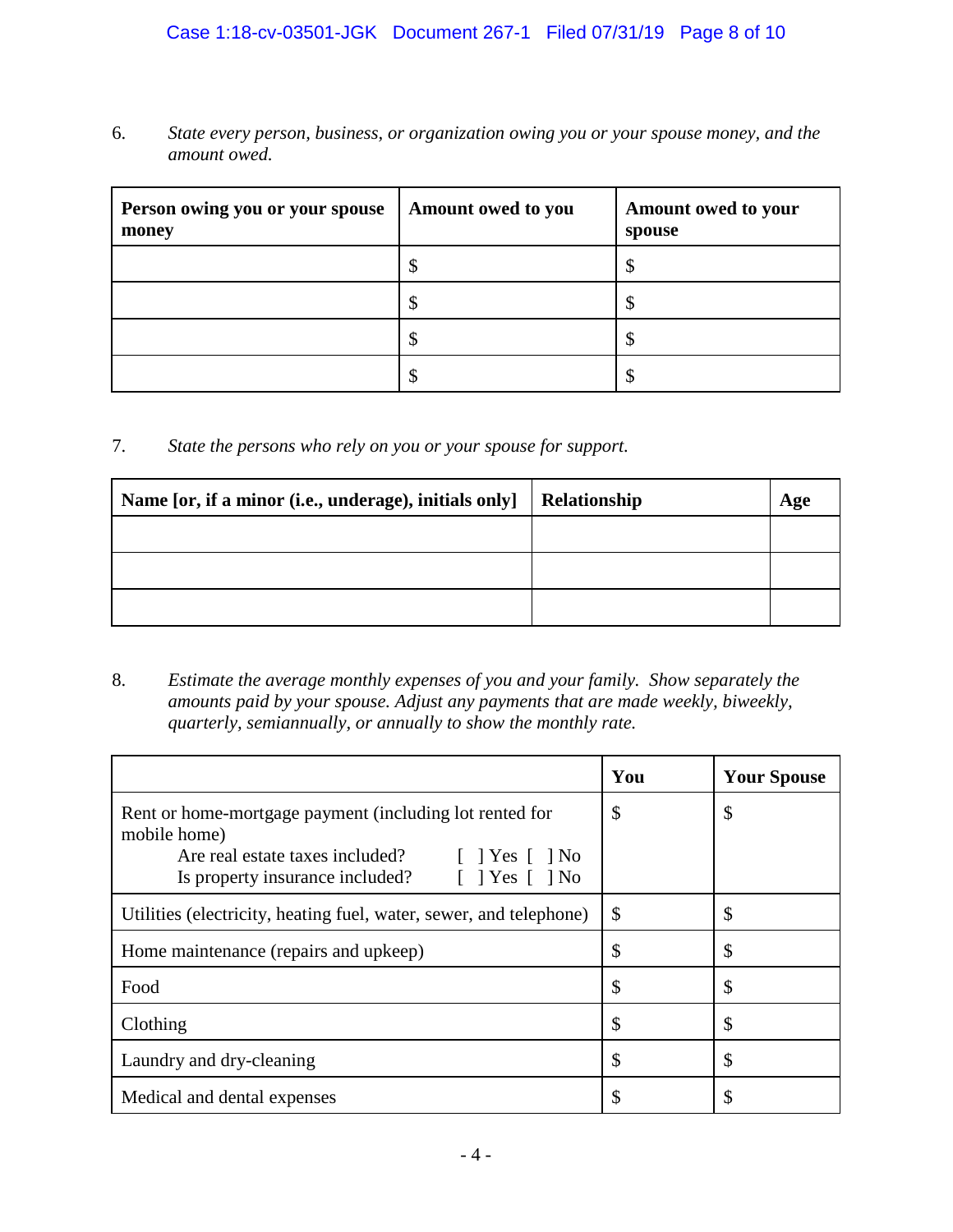### Case 1:18-cv-03501-JGK Document 267-1 Filed 07/31/19 Page 9 of 10

| Transportation (not including motor vehicle payments)                                          | \$  | \$  |
|------------------------------------------------------------------------------------------------|-----|-----|
| Recreation, entertainment, newspapers, magazines, etc.                                         | \$  | \$  |
| Insurance (not deducted from wages or included in mortgage payments)                           |     |     |
| Homeowner's or renter's:                                                                       | \$  | \$  |
| Life:                                                                                          | \$  | \$  |
| Health:                                                                                        | \$  | \$  |
| Motor vehicle:                                                                                 | \$  | \$  |
| Other:                                                                                         | \$  | \$  |
| Taxes (not deducted from wages or included in mortgage<br>payments) (specify):                 | \$  | \$  |
| Installment payments                                                                           |     |     |
| Motor Vehicle:                                                                                 | \$  | \$  |
| Credit card (name):                                                                            | \$  | \$  |
| Department store (name):                                                                       | \$  | \$  |
| Other:                                                                                         | \$  | \$  |
| Alimony, maintenance, and support paid to others                                               | \$  | \$  |
| Regular expenses for operation of business, profession, or<br>farm (attach detailed statement) | \$  | \$  |
| Other (specify):                                                                               | \$  | \$  |
| <b>Total monthly expenses:</b>                                                                 | \$0 | \$0 |

9. *Do you expect any major changes to your monthly income or expenses or in your assets or liabilities during the next 12 months?*

 $\begin{array}{ccc} \n\text{Yes} & | & |\n\text{No} & \text{If yes, describe on an attached sheet.}\n\end{array}$ 

10. *Have you spent — or will you be spending —any money for expenses or attorney fees in connection with this lawsuit?* [ ] Yes [ ] No

*If yes, how much?* \$